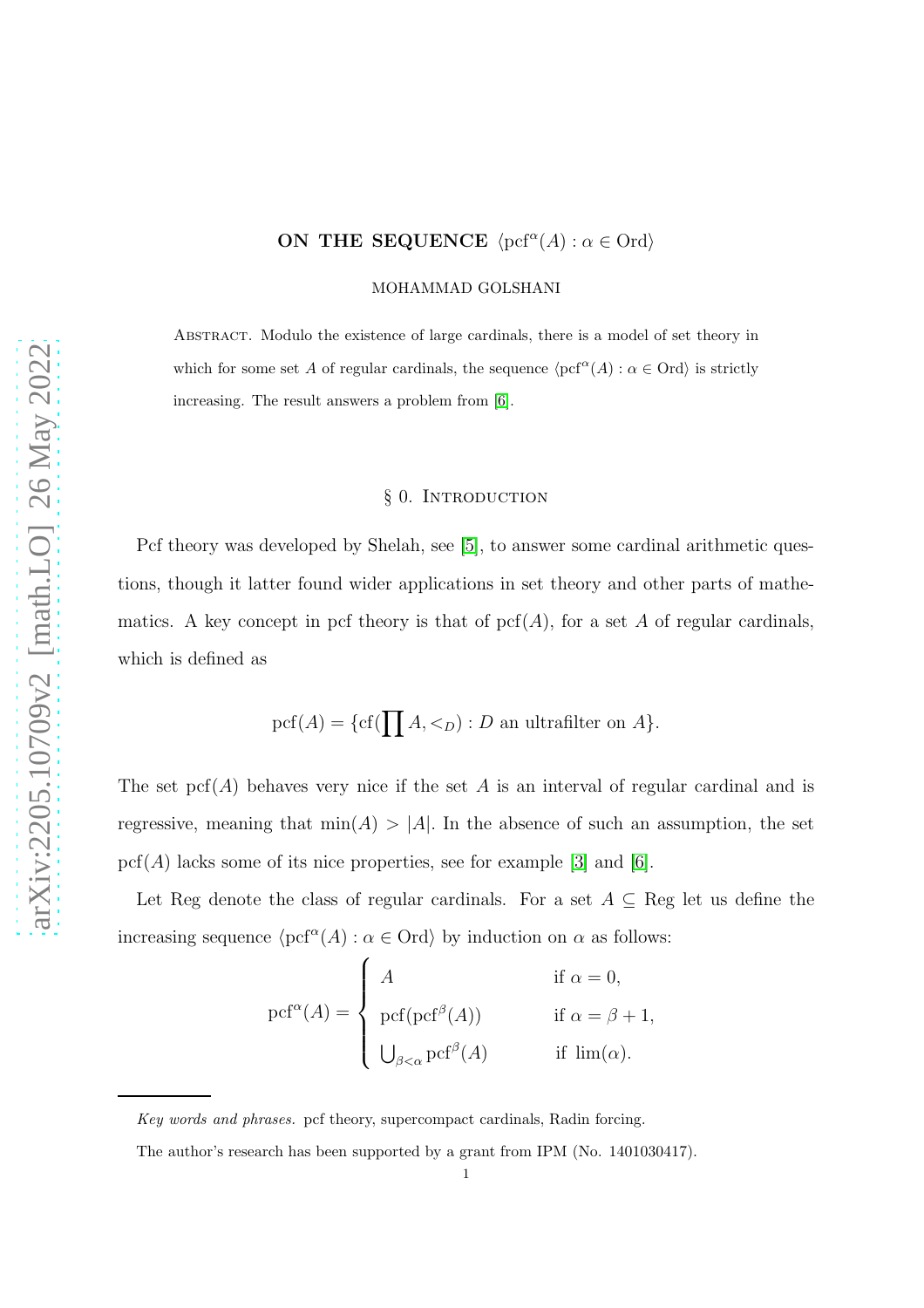#### 2 MOHAMMAD GOLSHANI

In [\[6\]](#page-6-0), Tsukuura showed that if there are infinitely many supercompact cardinals, then in a forcing extension, for a set A of regular cardinals, the sequence  $\langle \text{pcf}^n(A) : n < \omega \rangle$ can be strictly increasing and he raised the following problem.

Question 0.1. Is it a theorem of ZFC that for every  $A \subseteq \text{Reg}$  there is an  $\alpha$  such that  $\text{pcf}^{\alpha+1}(A)=\text{pcf}^{\alpha}(A).$ 

In this paper we give a consistent negative answer to this question, by proving the following theorem.

<span id="page-1-0"></span>**Theorem 0.2.** Assume  $\langle \kappa_n : n \langle \omega \rangle$  is an increasing sequence of indestructible supercompact cardinals and the set  $A = \{ \alpha < \kappa_0 : \alpha \text{ is supercompact } \}$  belongs to any normal measure on  $\kappa_0$ . Then we can find a model of set theory in which the sequence  $\langle \text{pcf}^{\alpha}(A): \alpha \in \text{Ord} \rangle$  is strictly increasing.

## § 1. Some preliminaries

In this section we present a few lemmas that we will need for the proof of Theorem [0.2.](#page-1-0)

<span id="page-1-1"></span>**Lemma 1.1.** (Laver [\[4\]](#page-6-3)) Suppose  $\kappa$  is a supercompact cardinal and  $\lambda < \kappa$ . Then there exists a  $\lambda^+$ -directed closed  $\kappa$ -c.c. forcing notion  $\mathbb{L}(\lambda,\kappa)$  of size  $\kappa$  such that in  $V^{\mathbb{L}(\lambda,\kappa)}$ , the supercompactness of  $\kappa$  remains indestructible under  $\kappa$ -directed closed forcing notions.

The next lemma shows that for a measurable cardinal  $\kappa$ , the set pcf( $\kappa \cap \text{Reg}$ ) is already large and also discusses the structure of  $\text{pcf}(A)$  in nice forcing extensions.

<span id="page-1-2"></span>**Lemma 1.2.** (see [\[6\]](#page-6-0))

- (1) If  $\kappa$  is a measurable cardinal, then  $\text{pcf}(\kappa \cap \text{Reg}) = (2^{\kappa})^+ \cap \text{Reg}$ ,
- (2) Suppose  $A \subseteq \text{Reg}, \lambda = \min(A)$  and  $\mathbb Q$  is a  $\lambda$ -c.c.c forcing notion. Then  $\text{pcf}^V(A) \subseteq$  ${\rm pcf}^{V[{\bf G}_\mathbb{Q}]}(A).$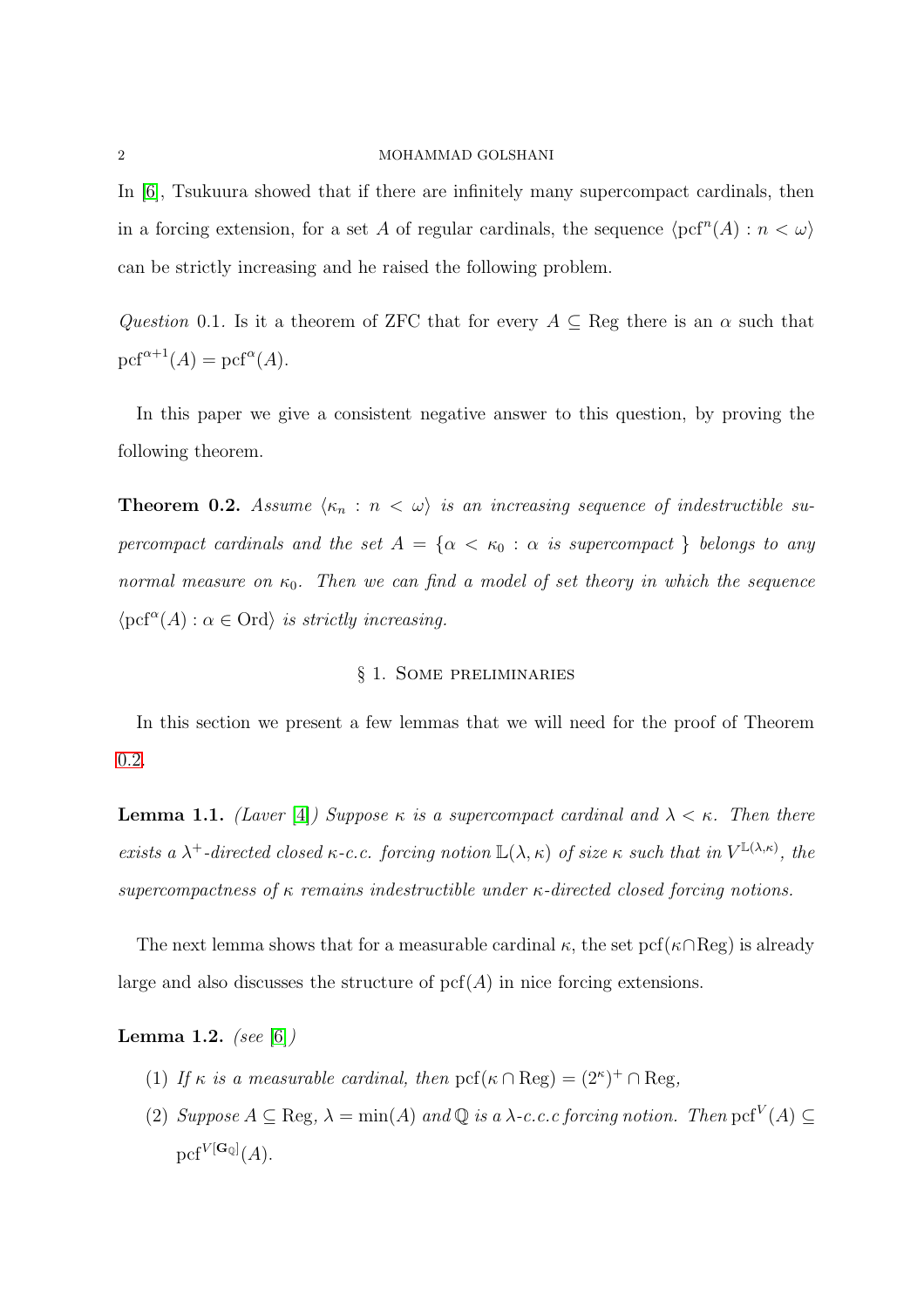The next lemma is due to Shelah.

**Lemma 1.3.** (see [\[5\]](#page-6-1)) Suppose  $\lambda$  is a singular cardinal. Then  $\lambda^+ \in \text{pcf}(\lambda \cap \text{Reg})$ .

### § 2. PROOF OF THEOREM [0.2](#page-1-0)

In this section we prove our main result by building a model of ZFC in which the sequence  $\langle \text{pcf}^{\alpha}(A) : \alpha \in \text{Ord} \rangle$  is strictly increasing.

Thus suppose that GCH holds and  $\langle \kappa_n : n < \omega \rangle$  is an increasing sequence of supercompact cardinals and let A be defined as Theorem [0.2.](#page-1-0) For notational simplicity set  $\kappa = \kappa_0$ .

Step 1. By a suitable preparation (see for example [\[1\]](#page-6-4)), there exists a full support iteration of the form

$$
\bar{\mathbb{P}}^1 = \langle \langle \mathbb{P}_n^1 : n \le \omega \rangle, \langle \mathbb{Q}_n^1 : n < \omega \rangle \rangle,
$$

where

- (1-1)  $\mathbb{P}^1_1 \simeq \mathbb{Q}^1_0$  is an iteration such that in the generic extension by it, the set  $A' =$  ${\alpha \lt \kappa : \alpha \text{ is } \lt \kappa\text{-supercompact and indestructible under }\alpha\text{-directed closed}}$ forcing notions from  $V_{\kappa}$  belongs to any normal measure on  $\kappa$ ,
- (1-2) after forcing with  $\mathbb{P}^1_1$ ,  $\kappa$  becomes supercompact and indestructible and  $2^{\kappa} = \kappa^+$ ,
- (1-3) for  $n < \omega$ ,  $\Vdash_{\mathbb{P}^1_n}$  "Q  $\tilde{\phantom{a}}$  $_{n+1}^1 = \mathbb{L}(\kappa_n, \kappa_{n+1})$ ", where  $\mathbb{L}(\kappa_n, \kappa_{n+1})$  is as in Lemma [1.1.](#page-1-1)

Let  $V^1 = V[G_{\mathbb{P}^1_\omega}]$ . Thus in  $V^1$ , each  $\kappa_n, n < \omega$ , is supercompact and Laver indestructible and  $2^{\kappa_n} = \kappa_n^+$ .

**Step 2.** Work in  $V^1$  and force with the full support product  $\mathbb{P}^2 = \prod_{n<\omega} \text{Add}(\kappa_n, \kappa_{n+1}).$ In the generic extension  $V^2 = V^1[G_{\mathbb{P}^1}]$ , the cardinal  $\kappa$  still remains supercompact and  $2^{\kappa_n} = \kappa_{n+1}$  for each  $n < \omega$ . Furthermore for a measure one set  $A''$  of  $\beta < \kappa$  we can assume that:

(2-1)  $\beta$  is supercompact in **V**,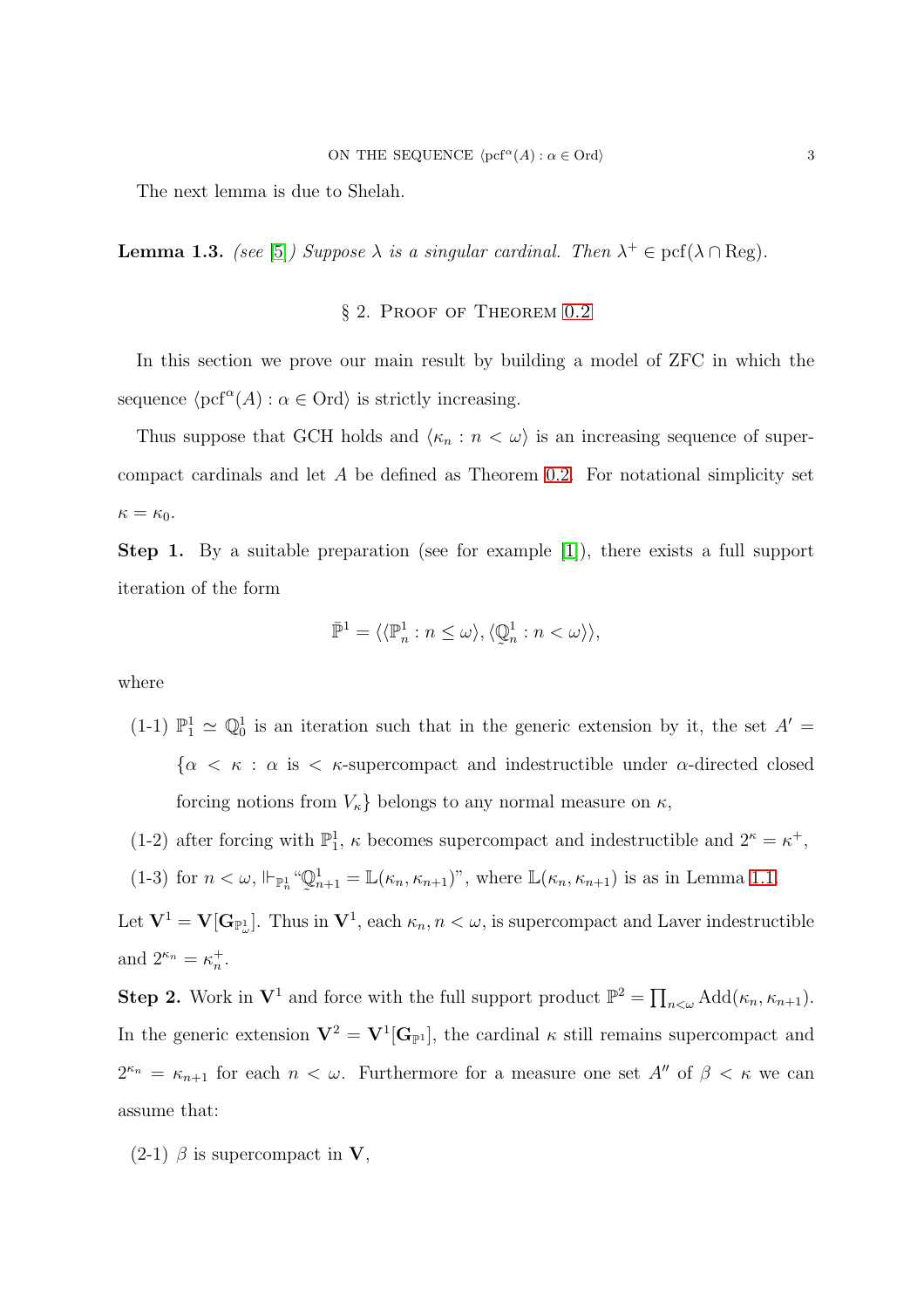(2-2) we can write  $\mathbb{P}^1_1$  as

$$
\mathbb{P}_0^1 \simeq \mathbb{P}_0^1(<\beta) * \mathbb{P}_0^1(\beta) * \mathbb{P}_0^1(>\beta),
$$

where

- (a)  $\mathbb{P}^1_0 \left( \langle \beta \rangle \right)$  is  $\beta$ -c.c. of size  $\beta$ ,
- (b)  $\mathbb{P}^1_0 \left( \langle \xi \rangle \right)$  forces  $\beta$  is  $\langle \xi \rangle$  supercompact and indestructible under  $\beta$ -directed closed forcing notions from  $V_{\kappa}$ ,
- (c)  $\Vdash_{\mathbb{P}^1_0(<\beta)} \text{``}\mathbb{P}$  $\prod_{n<\omega} \text{Add}(\zeta_{\beta,n},\zeta_{\beta,n+1})$ ", where  $\langle \zeta_{\beta,n} : n < \omega \rangle$  is an increasing sequence of element of A with  $\zeta_{\beta,0} = \beta$ ,
- (d)  $\Vdash_{\mathbb{P}^1_0(\leq\beta)}$  "the measurability of  $\zeta_{\beta,n}$  is indestructible under  $\zeta_{\beta,n}$ -directed closed forcing notions from  $V_{\kappa}$ ",

(e) 
$$
\Vdash_{\mathbb{P}_0^1(\langle\beta\rangle*\mathbb{P}_0^1(\beta)} \mathbb{P}_0^1(\rangle \langle \beta \rangle)
$$
 is  $\mu$ -directed closed, where  $\mu \in A$  is above sup <sub>$n \leq \omega$</sub>   $\zeta_{\beta,n}$ .

Note that this is true for the sequence  $\langle \kappa_n : n < \omega \rangle$ , and so by supercompactness of  $\kappa$ , those properties reflect done to a large set.

**Step 3.** Working in the model  $V^2$ , by [\[2\]](#page-6-5), there exists a forcing notion R such that the following properties are hold:

- (1)  $(\mathbb{R}, \leq, \leq^*)$  is a Prikry type forcing notion,
- (2)  $\mathbb R$  is  $\kappa^+$ -c.c.,
- (3)  $\kappa$  remains inaccessible in  $\mathbf{V}^2[\mathbf{G}_{\mathbb{R}}],$
- (4) forcing with  $\mathbb R$  adds a club C of  $\kappa$  consisting of elements of  $A''$ ,
- (5) suppose  $\alpha < \beta$  are two successive points in C. Then  $\mathcal{L}_5(\alpha) = 2^{\mathcal{L}_4(\alpha)} = \beta$ ,
- (6) (factorization property)<sup>[1](#page-3-0)</sup> suppose  $\alpha \in C$  and  $\beta = \min(C \setminus (\alpha + 1))$ . Then

$$
\mathbb{R} \simeq \mathbb{R}^{<\alpha} \times \prod_{i<4} \text{Add}(\beth_i(\alpha), \beth_{i+1}(\alpha)) \times \text{Add}(\beth_4(\alpha), \beta) \times \mathbb{R}^{>\beta},
$$

where

<span id="page-3-0"></span><sup>&</sup>lt;sup>1</sup>Indeed the claim as stated is not quite exact, as we need to consider  $\mathbb{R}/p$  for a suitable chosen p, but we ignore it as it does not affect the truth of our result.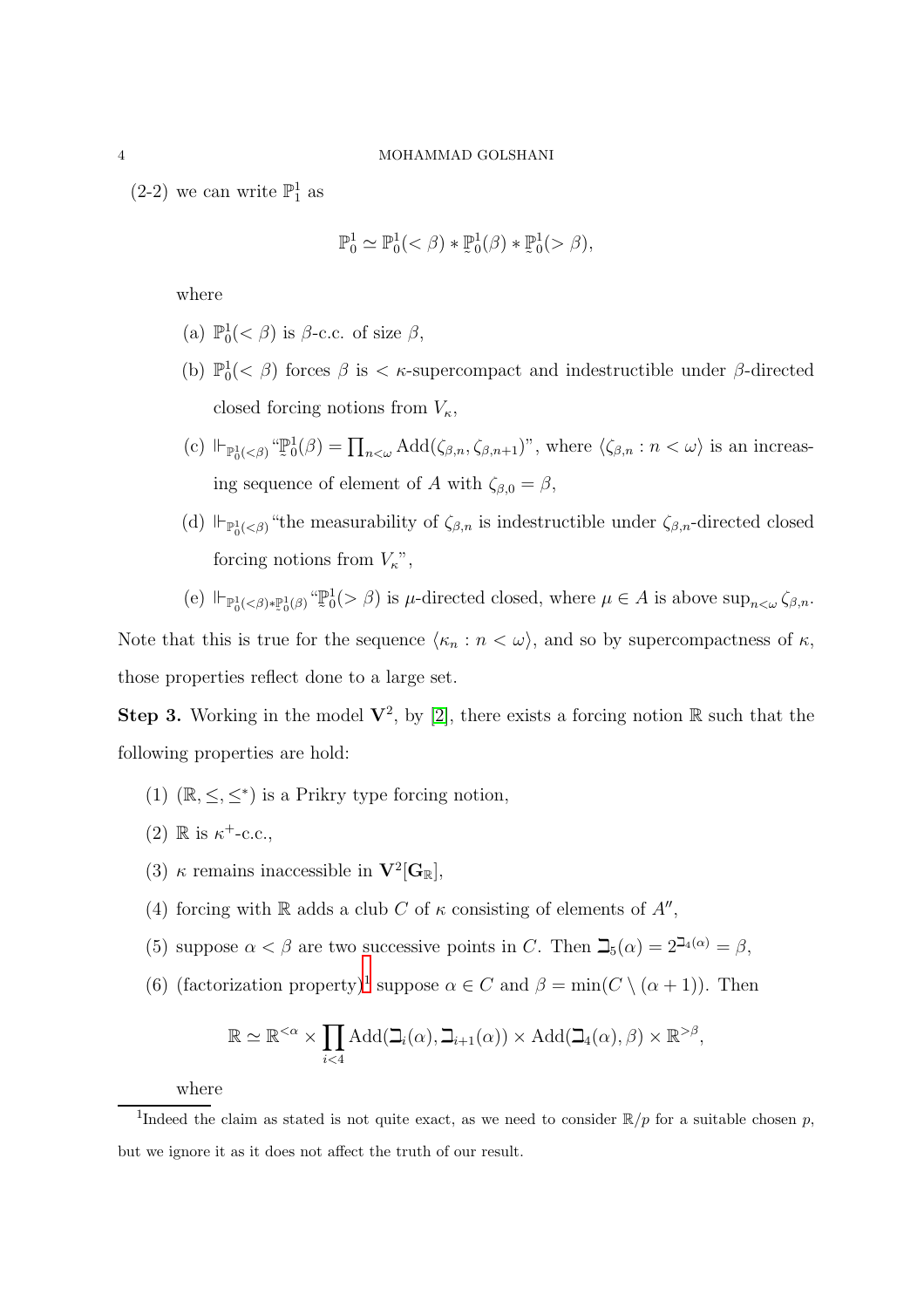(a)  $\mathbb{R}^{\leq \alpha}$  is  $\alpha^{+}$ -c.c., (b)  $(\mathbb{R}^{>\beta}, \leq^*)$  is  $\beta^+$ -closed

Let  $\mathbf{V}^3 = \mathbf{V}^2[\mathbf{G}_{\mathbb{R}}].$ 

Step 3. We will need the following lemma.

<span id="page-4-0"></span>**Lemma 2.1.** (in  $V^3$ ) Suppose  $\beta$  is a singular limit point of C. Then

$$
\operatorname{pcf}(\beta\cap\operatorname{Reg})=\beth_1(\beta)^+\cap\operatorname{Reg}.
$$

The proof is essentially the same as in [\[3\]](#page-6-2) (see also [\[6\]](#page-6-0)).

**Step 4.** In this step we complete the proof of Theorem [0.2.](#page-1-0) Let  $\langle \theta_{\xi} : \xi \langle \kappa \rangle$  be an increasing enumeration of C and set  $\theta_{\kappa} = \kappa$ . Let  $\sigma(*) \leq \kappa$  be the least ordinal bigger than 0 such that  $\theta_{\sigma(*)}$  is an inaccessible cardinal. We show that the model  $\mathbf{M} = \mathbf{V}_{\theta_{\sigma(*)}}^3$ is as required. To see this, let  $A=\theta_0\cap\text{Reg.}$  It suffices to show that

$$
\langle \operatorname{pcf}^\alpha(A):\alpha<\sigma(*)\rangle
$$

is strictly increasing.

Suppose  $\alpha < \sigma(*)$  and write it as  $\alpha = \delta + n$ , where  $\delta < \sigma(*)$  is a limit ordinal and  $n < \omega$ . We show by induction that:

• if  $n > 0$ , then

$$
\operatorname{pcf}^{\alpha}(A)=\beth_n(\theta_\delta)^+\cap\operatorname{Reg}.
$$

• if  $\alpha$  is a limit ordinal (including  $\alpha = 0$ ), then

$$
\operatorname{pcf}^\alpha(A)=\theta_\alpha\cap\operatorname{Reg}.
$$

The claim is true for  $\alpha = 0$  and if  $\alpha$  is a limit ordinal, then by the induction hypothesis,

$$
\mathrm{pcf}^{\alpha}(A)=\bigcup_{\xi<\alpha,\lim(\xi)}\bigcup_{n<\omega}\mathrm{pcf}^{\xi+n}(A)=\bigcup_{\xi<\alpha,\lim(\xi)}\bigcup_{n<\omega}\beth_n(\theta_{\xi})^+\cap\mathrm{Reg}=\theta_{\alpha}\cap\mathrm{Reg}.
$$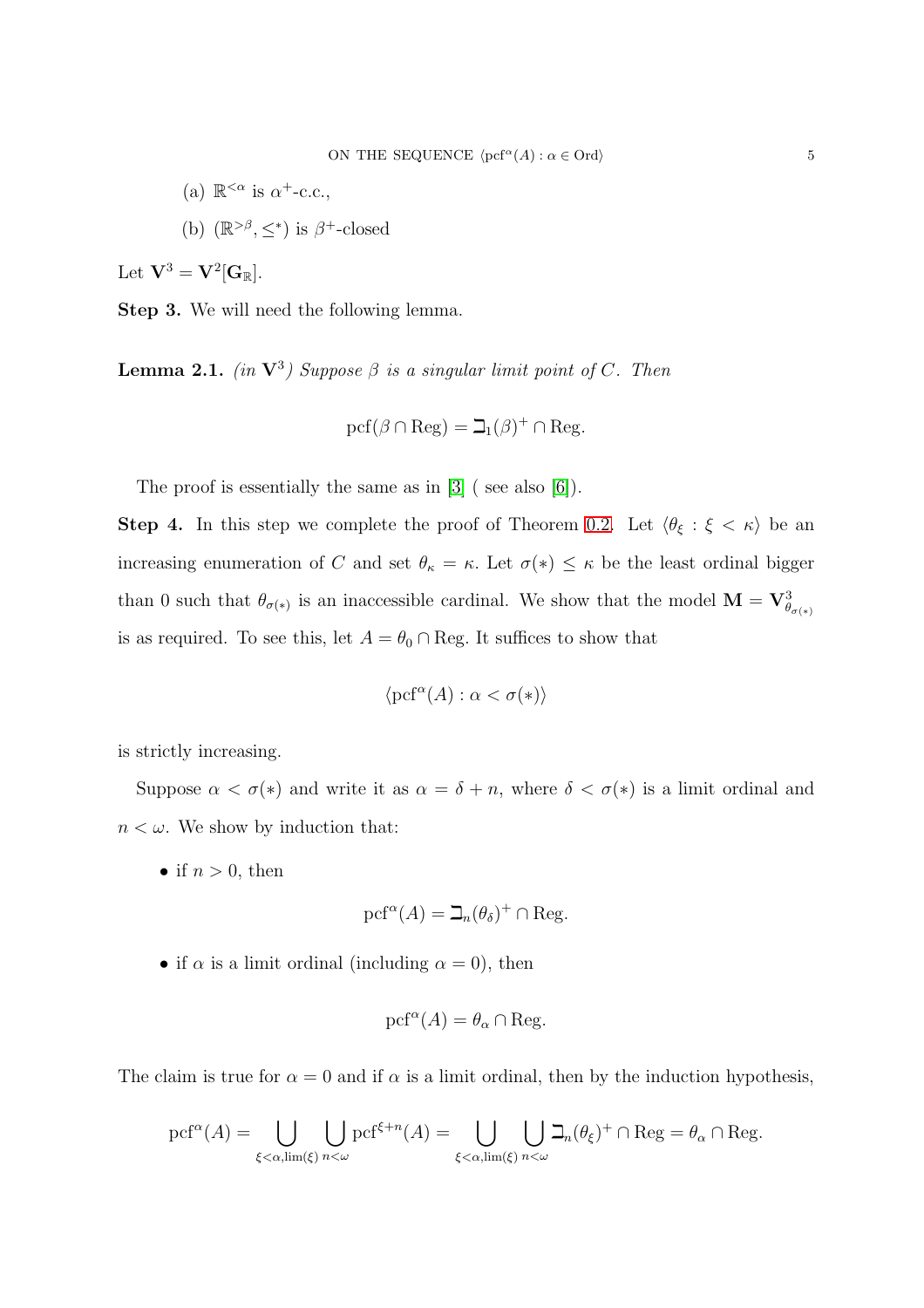Now suppose the claim for  $\alpha$ . If  $\alpha$  is a limit ordinal, then by our choice of  $\sigma(*)$ , the cardinal  $\theta_{\alpha}$  is singular and hence by Lemma [2.1,](#page-4-0)

$$
\operatorname{pcf}^{\alpha+1}(A)=\operatorname{pcf}(\theta_\alpha\cap\operatorname{Reg})=\beth_1(\theta_\alpha)^+\cap\operatorname{Reg}.
$$

Otherwise  $\alpha = \delta + n$  for some  $n > 0$  and using Lemma [1.2,](#page-1-2) and the factorization property (6) we can easily conclude, as in [\[6\]](#page-6-0), that

$$
\operatorname{pcf}^{\alpha+1}(A)=\operatorname{pcf}(\beth_n(\theta_\delta)^+\cap\operatorname{Reg})=\beth_{n+1}(\theta_\delta)^+\cap\operatorname{Reg}.
$$

Indeed, let  $n = 5m + k$ , where  $k < 5$ . Then  $\mathcal{L}_n(\theta_\delta) = \mathcal{L}_k(\theta_{\delta+m})$ . Let  $\beta = \theta_{\delta+m}$ , so

- $\bullet \ \beta \in C$ ,
- for  $i \leq 4$ ,  $\Box_i(\theta_{\delta+m}) = \zeta_{\beta,i}$ , <sup>[2](#page-5-0)</sup>
- $\beth_5(\theta_{\delta+m}) = \theta_{\delta+m+1},$
- we can write  $\mathbb{P}^1_{\omega} * \mathbb{P}^2 * \mathbb{R}$  as

$$
\mathbb{P}^1_{\omega} * \mathbb{P}^2 * \mathbb{R} \simeq \mathbb{P}^1_0( < \beta) * \left( \mathbb{R}^{< \theta_{\delta+m}} \times \left( \prod_{i < 4} \text{Add}(\zeta_{\beta,i}, \zeta_{\beta,i+1}) \times \text{Add}(\zeta_{\beta+4}, \theta_{\delta+m+1}) \right) \right) * \mathbb{K},
$$

where  $\mathbb{K}$  $\tilde{\phantom{a}}$ is forced to add no new subsets to  $\mathcal{I}_n(\theta_\delta)^+$ .

Let us first take care of the forcing notion

$$
\mathbb{P}_0^1(<\beta)*\bigg(\mathbb{R}^{<\theta_{\delta+m}}\times\big(\prod_{i<4}\text{Add}(\zeta_{\beta,i},\zeta_{\beta,i+1})\times\text{Add}(\zeta_{\beta+4},\theta_{\delta+m+1})\big)\bigg).
$$

Now in  $V^1[G_{\mathbb{P}_0^1(\langle\beta\rangle*\left(\prod_{k\leq i\leq 4}\text{Add}(\zeta_{\beta,i},\zeta_{\beta,i+1})\times \text{Add}(\zeta_{\beta+4},\theta_{\delta+m+1})\right)},$  the cardinal  $\zeta_{\beta+k}$  is measurable and hence by Lemma [1.2,](#page-1-2) in the above model,

$$
\mathrm{pcf}(\beth_n(\theta_\delta)^+\cap\mathrm{Reg})=\mathrm{pcf}(\zeta_{\beta,k}^+\cap\mathrm{Reg})=\zeta_{\beta,k+1}^+\cap\mathrm{Reg}=\beth_{n+1}(\theta_\delta)^+\cap\mathrm{Reg}
$$

if  $k < 4$  and

$$
\mathrm{pcf}(\beth_n(\theta_\delta)^+\cap\mathrm{Reg})=\mathrm{pcf}(\zeta_{\beta,4}^+\cap\mathrm{Reg})=\theta_{\delta+m+1}^+\cap\mathrm{Reg}=\beth_{n+1}(\theta_\delta)^+\cap\mathrm{Reg}
$$

<span id="page-5-0"></span> ${}^{2}$ See  $(2-2)(c)$ .